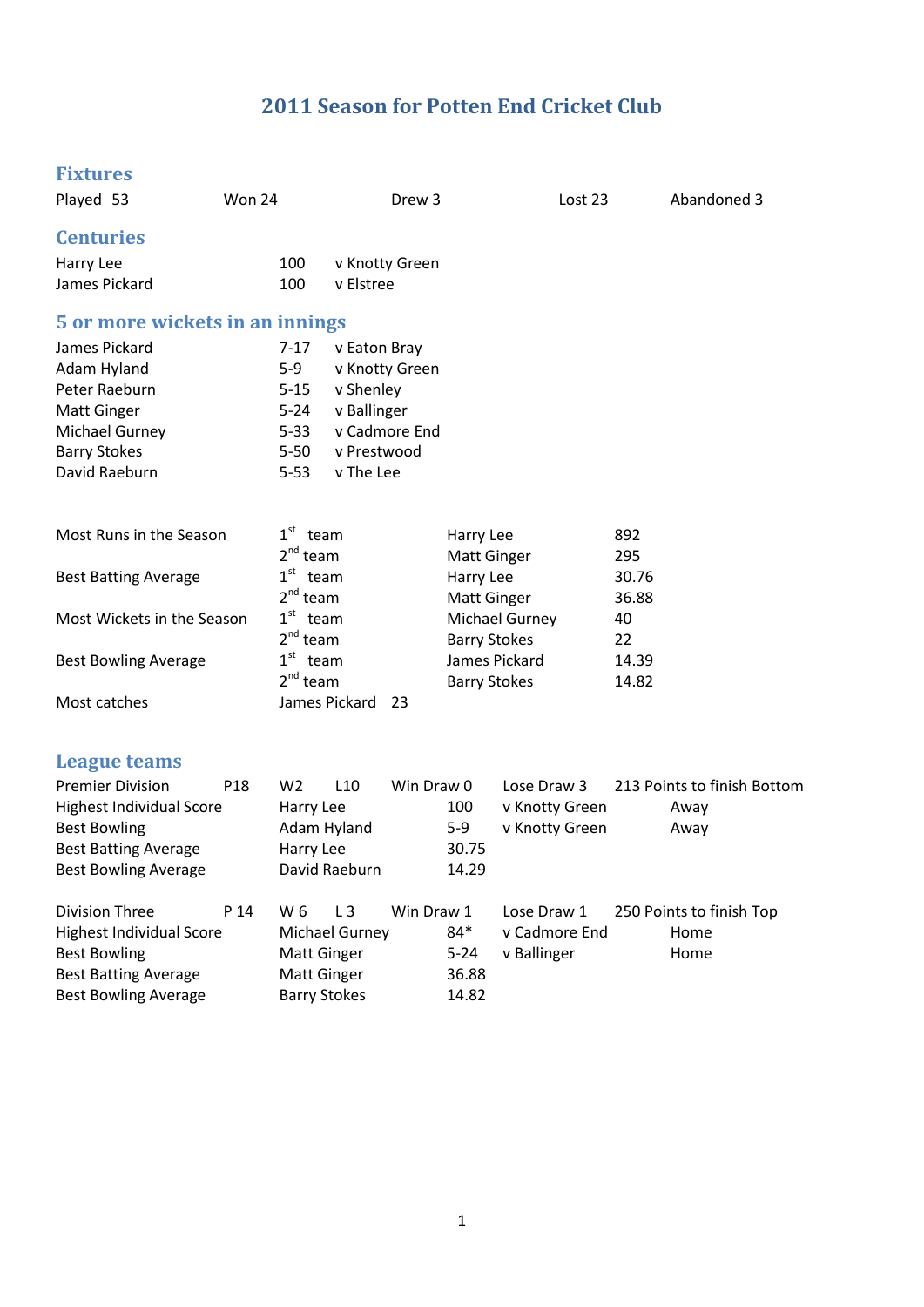## **1st team league and friendly results**

| Played 40 | <b>Won 17</b> | Lost 20             | Draws 1 | Abandoned 2        |           |           |
|-----------|---------------|---------------------|---------|--------------------|-----------|-----------|
| Date      |               | Venue Opponents     |         | Result             | PECC      | Opp       |
| 17-Apr    | Away          | Little Gaddesden    | F       | Lost by 4 wickets  | 185-5     | 186-6     |
| 23-Apr    | Home          | Shenley             | F       | Lost by 3 wickets  | 149-8     | 150-7     |
| 24-Apr    | Home          | Eaton Bray          | F       | Lost by 26 runs    | $212 - 7$ | 166       |
| 01-May    | Away          | Shenley             | F       | Won by 5 wickets   | 213-5     | 212       |
| 07-May    | Home          | <b>Ballinger</b>    | Г       | Lost by 5 wickets  | 137       | 139-5     |
| 08-May    | Home          | Frogmore            | F       | Won by 66 runs     | 189-7     | 123       |
| 14-May    | Away          | Ley Hill            | L       | Lost by 9 runs     | $241 - 8$ | $250-3$   |
| 15-May    | Away          | Berkhamsted         | F       | Lost by 5 wickets  | 197       | $201 - 5$ |
| 21-May    | Home          | Cadmore End         | L       | Won by 5 wickets   | 135-5     | 134       |
| 22-May    | Away          | Boxmoor             | F       | Lost by 76 runs    | 263-9     | 339-2     |
| 28-May    | Away          | Monks Risborough    | Г       | Lost by 151 runs   | 101       | $252 - 8$ |
| 04-Jun    | Away          | <b>Knotty Green</b> | Г       | Lost by 49 runs    | $217 - 7$ | 266-6     |
| 05-Jun    | Away          | Elstree             | F       | Won by 119 runs    | 266-7     | 147       |
| $11$ -Jun | Home          | Downley             | L       | Lost by 9 wickets  | 84        | $85 - 1$  |
| 18-Jun    | Home          | <b>WESM</b>         | Г       | Abandoned          |           | $63 - 5$  |
| 19-Jun    | Home          | Flamstead           | F       | Won by 5 wickets   | 124-5     | 123       |
| 25-Jun    | Home          | The Lee             | Г       | <b>Losing Draw</b> | 151-6     | 154-8     |
| 26-Jun    | Away          | Eaton Bray          | F       | Won by 83 runs     | $225 - 7$ | 142       |
| 02-Jul    | Away          | Holmer Green        | Г       | Lost by 114 runs   | 86        | 200       |
| 03-Jul    | Home          | <b>Full Tossers</b> | F       | Lost by 5 wickets  | 181-9     | 185-5     |
| 09-Jul    | Away          | Ballinger           | L       | Lost by 5 wickets  | 111       | 113-5     |
| $10$ -Jul | Home          | Boxmoor             | F       | Abandoned          | 151-6     | 177-8     |
| 17-Jul    | Away          | Aldbury             | F       | Won by 5 wickets   | 136-5     | 134-6     |
| $23$ -Jul | Away          | Cadmore End         | L       | Lost by 113 runs   | 76        | 189-7     |
| 30-Jul    | Home          | Monks Risborough    | L       | Lost by 4 wickets  | 219       | $220-6$   |
| $31$ -Jul | Away          | Kimpton             | F       | Won by 46 runs     | $255 - 6$ | 209       |
| 06-Aug    | Away          | Knotty Green        | Г       | Won by 181 runs    | 245-7     | 64        |
| 13-Aug    | Home          | Downley             | L       | Lost by 57 runs    | 104       | 161       |
| 14-Aug    | Away          | <b>Tring Park</b>   | F       | Lost by 7 wickets  | 139-9     | $141 - 3$ |
| 21-Aug    | Home          | Lewsey Farm         | F       | Won by 77 runs     | 213-7     | 136       |
| 27-Aug    | Away          | The Lee             | L       | Lost by 53 runs    | 76        | 129       |
| 28-Aug    | Home          | Jack of Diamonds    | F       | Won by 91 runs     | 226-5     | 135-7     |
| 29-Aug    | Home          | Little Gaddesden    | F       | Lost by 9 runs     | 138-9     | 147-9     |
| 03-Sep    | Home          | Holmer Green        | L       | Lost by 89 runs    | 165       | 254-4     |
| 10-Sep    | Away          | Boxmoor             | F       | Won by 127 runs    | $220 - 8$ | 93        |
| 17-Sep    | Away          | Dunstable           | F       | Won by 4 wickets   | 175-6     | 170       |
| 18-Sep    | Home          | Gaddesden Row       | F       | Won by 88 runs     | 185-6     | 97        |
| 24-Sep    | Home          | Old Elizabethans    | F       | Won by 86 runs     | 172       | 86        |
| 25-Sep    | Home          | Dunstable           | F       | Won by 22 runs     | $207 - 6$ | 185-8     |
|           |               |                     |         |                    |           |           |

Key: L= Mid Bucks League, F=Friendlies, PECC=Our Score, Opp=Opposition score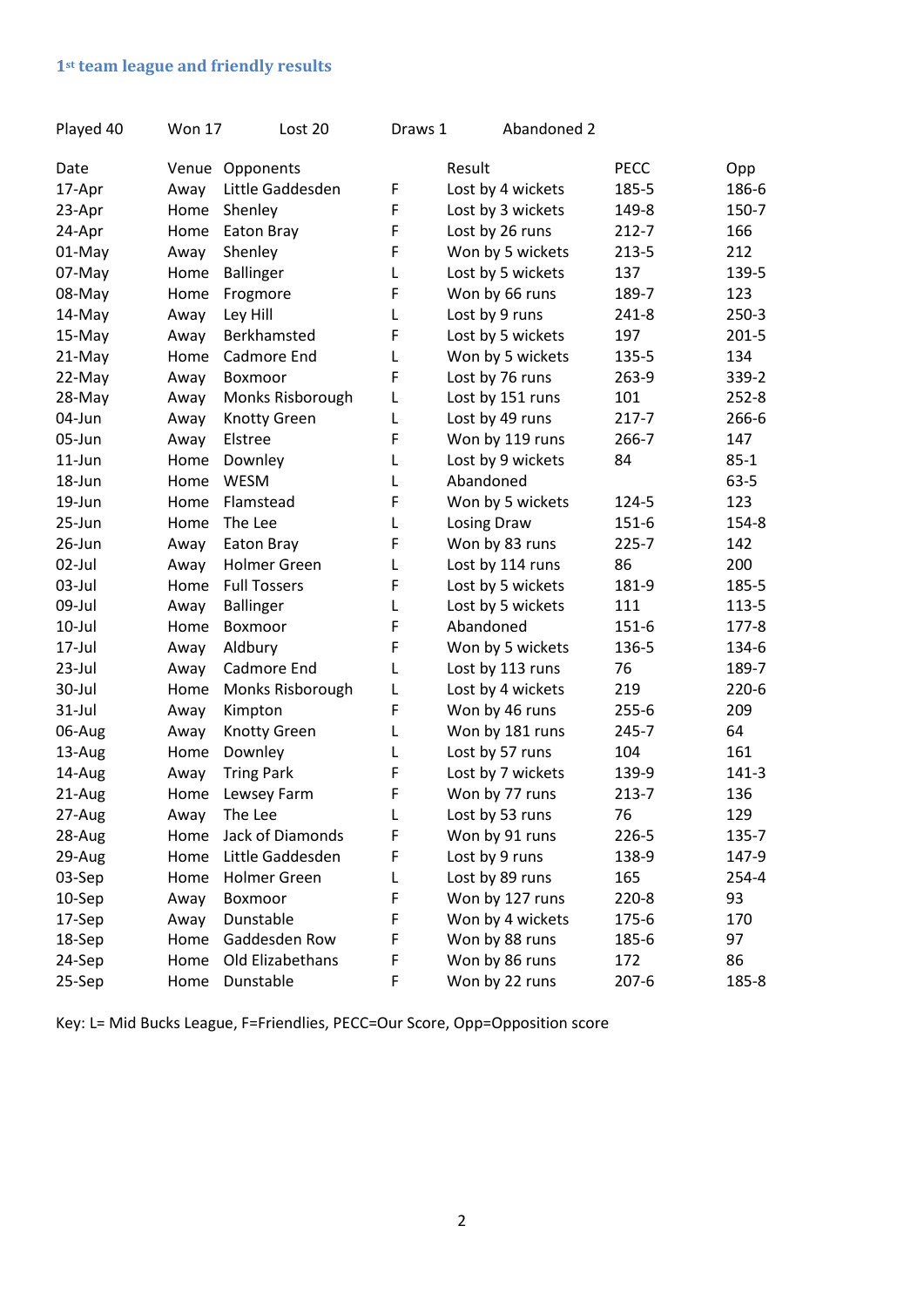#### **Batting Averages for Annual Batting Award Qualification six completed innings**

|                        | M              | I              | <b>NO</b>      | HS             | Total | Ave   |
|------------------------|----------------|----------------|----------------|----------------|-------|-------|
| Harry Lee              | 35             | 33             | 4              | 100            | 892   | 30.76 |
| James Pickard          | 34             | 33             | $\overline{2}$ | 100            | 884   | 28.52 |
| Sam Davis              | 29             | 25             | 8              | 67             | 475   | 27.94 |
| Peter Raeburn          | 10             | 10             | 0              | 83             | 279   | 27.9  |
| Callum McCarthy        | 19             | 18             | 1              | 91             | 415   | 24.41 |
| <b>Michael Gurney</b>  | 29             | 27             | $\overline{2}$ | 70             | 535   | 21.4  |
| Jason Hawkridge        | 15             | 14             | $\mathbf{1}$   | 75             | 230   | 17.69 |
| Jason Lane-Sellars     | 9              | 8              | 0              | 47             | 126   | 15.75 |
| Derek Gower            | 15             | 15             | 0              | 81             | 236   | 15.73 |
| Max Lutt               | 8              | 8              | $\mathbf{1}$   | 51             | 106   | 15.14 |
| <b>Tom Moore</b>       | 29             | 24             | 5              | $52*$          | 276   | 14.53 |
| James Hayes            | 16             | 14             | $\overline{4}$ | $47*$          | 145   | 14.5  |
| Will Hill              | 16             | 14             | 0              | 38             | 188   | 13.43 |
| <b>Matt Ginger</b>     | 10             | 10             | $\overline{2}$ | 27             | 106   | 13.25 |
| Adam Hyland            | 26             | 18             | 3              | 26             | 191   | 12.73 |
| David Raeburn          | 14             | 11             | 4              | $21*$          | 58    | 8.29  |
| Kieran Turner          | 14             | 12             | $\mathbf{1}$   | 8              | 47    | 4.27  |
|                        |                |                |                |                |       |       |
| <b>Also Batted</b>     |                |                |                |                |       |       |
| Tom Bevan              | 8              | 8              | 3              | $54*$          | 127   | 25.4  |
| <b>Patrick Ashton</b>  | 4              | 3              | 0              | 62             | 108   | 36.0  |
| Jim Hart               | 8              | 5              | $\overline{2}$ | 34             | 100   | 33.33 |
| Anthony Fenn           | 4              | 4              | $\mathbf{1}$   | $36*$          | 91    | 30.33 |
| <b>Terry Hawkridge</b> | 3              | 3              | 0              | 60             | 83    | 27.67 |
| Craig Hill             | 8              | $\overline{2}$ | $\mathbf{1}$   | 14             | 25    | 25.0  |
| Keith Phakoe           | $\mathbf{1}$   | $\mathbf{1}$   | 0              | 22             | 22    | 22.0  |
| Paul Lee               | $\overline{7}$ | 6              | 3              | 15             | 21    | 7.0   |
| <b>Trevor Bradford</b> | 3              | 3              | $\mathbf{1}$   | 18             | 18    | 9.0   |
| Josh Hart              | 12             | $\overline{7}$ | 3              | $14*$          | 17    | 4.25  |
| Tom Clayton            | 6              | 5              | 0              | 8              | 12    | 2.4   |
| John Cook              | 4              | $\overline{2}$ | $\mathbf{1}$   | 9              | 10    | 10.0  |
| <b>Chris Davis</b>     | $\mathbf{1}$   | $\overline{1}$ | 0              | 7              | 7     | 7.0   |
| Lee Wilson             | 15             | 3              | 2              | 5*             | 5     | 5.0   |
| lan Dyde               | $\overline{2}$ | $\overline{2}$ | 0              | 5              | 5     | 2.5   |
| Paul Kelly             | 3              | $\overline{2}$ | $\mathbf{1}$   | $\overline{2}$ | 3     | 3.0   |
| Daisy Lee              | $\mathbf{1}$   | $\mathbf{1}$   | 0              | 3              | 3     | 3.0   |
| <b>Bradley Turner</b>  | 3              | $\mathbf{1}$   | $\mathbf{1}$   | $3*$           | 3     |       |
| Jamie Bradford         | $\mathbf{1}$   | $\mathbf 1$    | $\mathbf{1}$   | $0*$           |       |       |

Also Played: James Bates, Paul Goddard, Alfie Osborne, Steve Urch

Key: M=Matches, I=Innings, NO=Not Outs, HS=Highest Score,\*=Not Out, Ave=Average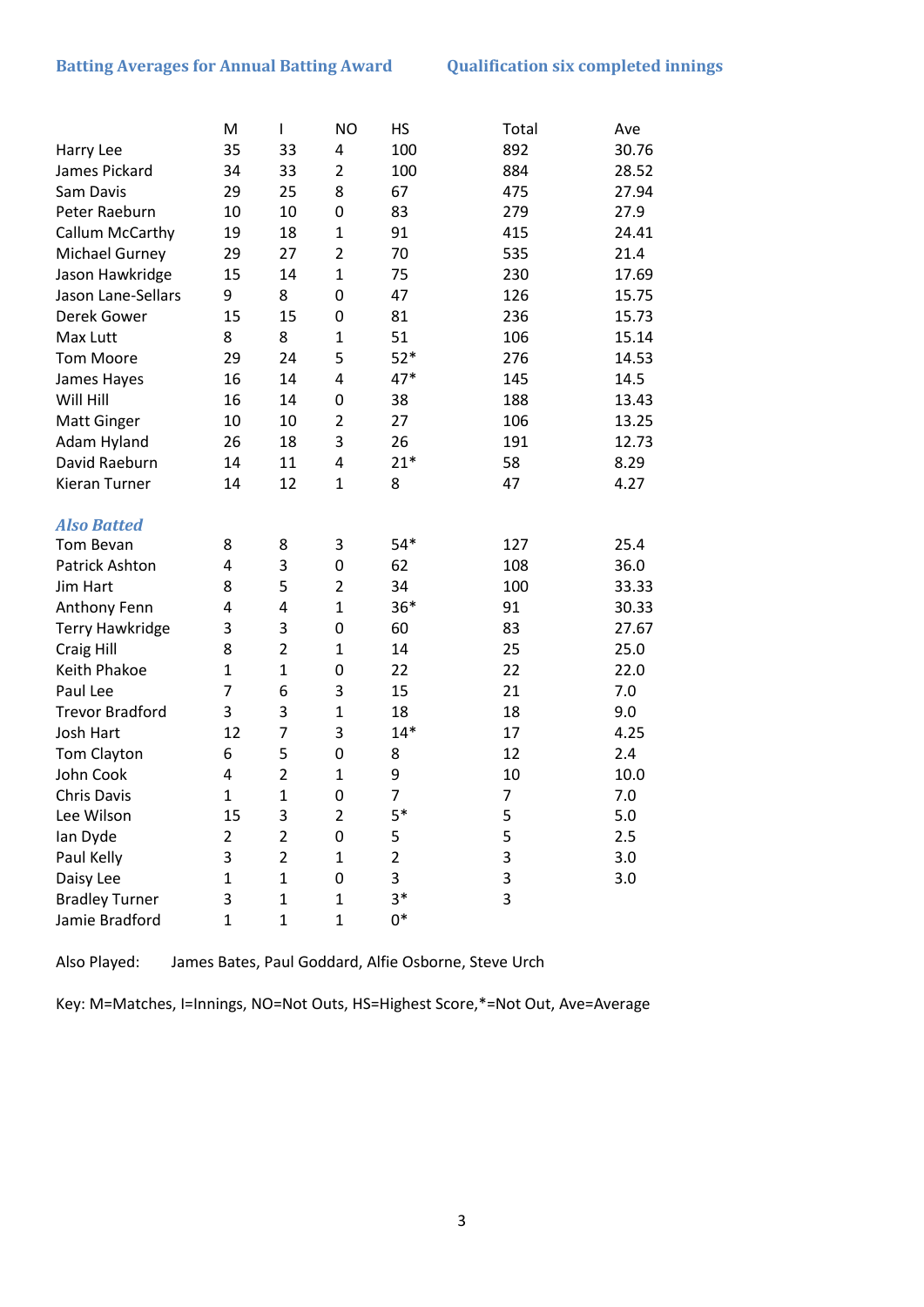### **Bowling Averages for Annual Bowling Award Qualification fifty overs in ten games**

|                        | O              | M              | R              | W              | <b>BB</b> | Ave   |
|------------------------|----------------|----------------|----------------|----------------|-----------|-------|
| James Pickard          | 106            | 9              | 475            | 33             | $7 - 17$  | 14.39 |
| <b>Michael Gurney</b>  | 183.5          | 36             | 589            | 40             | $4 - 18$  | 14.73 |
| David Raeburn          | 90             | 10             | 368            | 22             | $5 - 35$  | 16.73 |
| Will Hill              | 140            | 22             | 531            | 28             | $4 - 21$  | 18.96 |
| Adam Hyland            | 186            | 32             | 675            | 35             | $5-9$     | 19.29 |
| Josh Hart              | 50             | 4              | 201            | 10             | $3 - 26$  | 20.1  |
| Lee Wilson             | 79.4           | 8              | 466            | 17             | $3 - 47$  | 27.41 |
| Harry Lee              | 53.4           | $\overline{2}$ | 366            | 12             | $2 - 22$  | 30.5  |
| Sam Davis              | 125            | 10             | 652            | 10             | $2 - 8$   | 65.2  |
|                        |                |                |                |                |           |       |
| <b>Also Bowled</b>     |                |                |                |                |           |       |
| Tom Bevan              | 33.2           | $\mathbf{1}$   | 62             | 9              | $4 - 34$  | 6.89  |
| Peter Raeburn          | 18             | $\mathbf 0$    | 75             | 9              | $5 - 15$  | 8.33  |
| Derek Gower            | 16.3           | $\mathbf{1}$   | 87             | 10             | $4 - 34$  | 8.7   |
| John Cook              | 24             | 5              | 69             | 7              | $3 - 2$   | 9.86  |
| Anthony Fenn           | 9              | 3              | 40             | 4              | $3 - 13$  | 10.0  |
| <b>Kieran Turner</b>   | 3              | $\mathbf 0$    | 23             | $\overline{2}$ | $2 - 23$  | 11.5  |
| <b>Trevor Bradford</b> | 14             | $\overline{2}$ | 53             | 4              | $2 - 29$  | 13.25 |
| <b>Tom Moore</b>       | 6.1            | $\mathbf{1}$   | 31             | $\overline{2}$ | $2 - 0$   | 15.5  |
| <b>Bradley Turner</b>  | 12             | $\mathbf{1}$   | 51             | 3              | $1 - 8$   | 17.0  |
| <b>Craig Hill</b>      | 48             | 6              | 134            | 7              | $3 - 14$  | 19.14 |
| <b>Patrick Ashton</b>  | 12             | $\overline{2}$ | 41             | $\overline{2}$ | $2 - 20$  | 20.5  |
| Jason Hawkridge        | 21             | 0              | 174            | 5              | $2 - 18$  | 34.8  |
| lan Dyde               | 10             | $\overline{2}$ | 35             | $\mathbf{1}$   | $1 - 11$  | 35.0  |
| <b>Matt Ginger</b>     | 30             | $\mathbf{1}$   | 149            | 3              | $1 - 12$  | 49.67 |
| <b>Jim Hart</b>        | 26             | $\mathbf{1}$   | 121            | $\overline{2}$ | $1 - 19$  | 60.5  |
| Jason Lane-Sellars     | 16.5           | 0              | 125            | $\mathbf{1}$   | $1 - 32$  | 125.0 |
| Paul Lee               | $\mathbf{1}$   | 0              | 5              | $\mathbf 0$    | $0 - 5$   |       |
| Paul Kelly             | $\overline{2}$ | 0              | $\overline{7}$ | $\mathbf 0$    | $0 - 7$   |       |
| <b>Steve Urch</b>      | 4              | $\mathbf{1}$   | 17             | $\mathbf 0$    | $0 - 17$  |       |
| Paul Goddard           | 6              | $\overline{1}$ | 40             | $\mathbf 0$    | $0 - 40$  |       |
| Alfie Osborne          | 5              | $\overline{1}$ | 46             | $\mathbf 0$    | $0 - 46$  |       |
| Callum McCarthy        | 20             | 3              | 120            | $\mathbf 0$    | $0 - 7$   |       |

Key: O=Overs, M=Maidens, R=Runs Conceded, W=Wickets, BB=Best Bowling, Ave=Average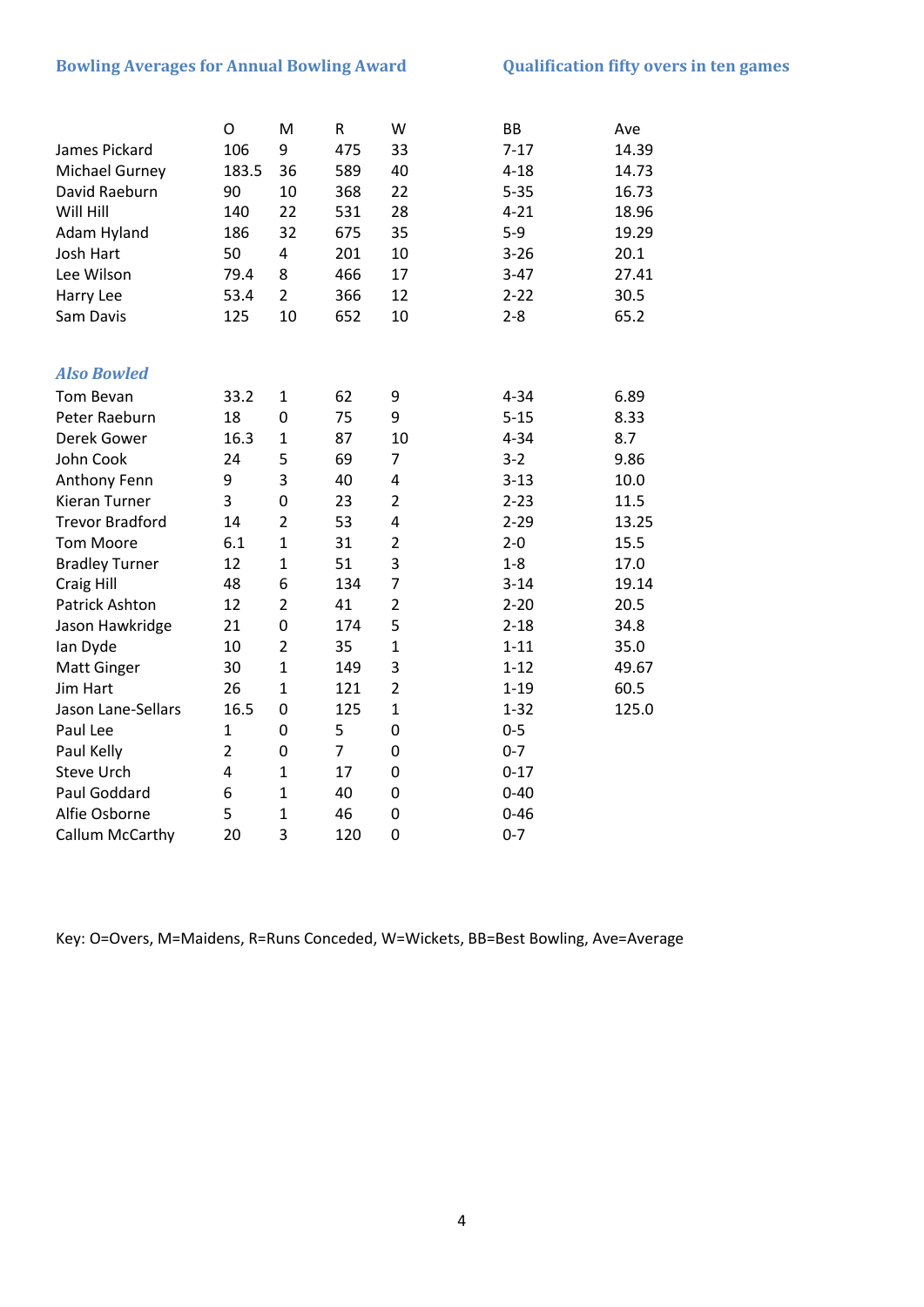**Mid Bucks League Premier Division** 

P18 W2 L10 Win Draw 0 Lose Draw 3 213 Points to finish Bottom

#### *Batting Averages for Batting Award Qualification five completed innings*

|                        | м            | ı              | <b>NO</b>      | HS           | Total        | Ave   |
|------------------------|--------------|----------------|----------------|--------------|--------------|-------|
| Harry Lee              | 15           | 13             | $\mathbf{1}$   | 100          | 369          | 30.75 |
| James Pickard          | 15           | 14             | 0              | 56           | 399          | 28.5  |
| Sam Davis              | 14           | 12             | 4              | 59*          | 121          | 15.13 |
| Michael Gurney         | 13           | 13             | 0              | $31*$        | 194          | 14.92 |
| James Hayes            | 12           | 10             | 3              | $47*$        | 101          | 14.43 |
| Will Hill              | 15           | 14             | 0              | 38           | 188          | 13.43 |
| Callum McCarthy        | 14           | 13             | $\mathbf 0$    | 60           | 163          | 12.54 |
| Adam Hyland            | 14           | 10             | $\mathbf{1}$   | 25           | 82           | 9.11  |
| Tom Moore              | 13           | 9              | $\mathbf{1}$   | 14           | 47           | 5.88  |
| Tom Clayton            | 6            | 5              | 0              | 8            | 12           | 2.4   |
|                        |              |                |                |              |              |       |
| <b>Also Batted</b>     |              |                |                |              |              |       |
| Anthony Fenn           | 3            | 3              | 0              | 34           | 55           | 18.33 |
| Peter Raeburn          | 3            | 3              | 0              | 21           | 51           | 17.0  |
| Jason Hawkridge        | 4            | 4              | 0              | 29           | 37           | 9.25  |
| Tom Bevan              | 6            | 6              | $\overline{2}$ | 14           | 29           | 7.25  |
| David Raeburn          | 7            | 5              | $\mathbf{1}$   | $18*$        | 29           | 7.25  |
| Jason Lane-Sellars     | 5            | 4              | $\mathbf 0$    | 7            | 21           | 5.25  |
| <b>Matt Ginger</b>     | 2            | $\overline{2}$ | $\mathbf 0$    | 15           | 15           | 7.5   |
| Kieran Turner          | 4            | 3              | $\mathbf 0$    | 5            | 6            | 2.0   |
| <b>Bradley Turner</b>  | 1            | $\mathbf{1}$   | $\mathbf{1}$   | $3*$         | 3            |       |
| <b>Jim Hart</b>        | 2            | $\mathbf{1}$   | $\mathbf{1}$   | $3*$         | 3            |       |
| <b>Patrick Ashton</b>  | $\mathbf{1}$ | $\mathbf{1}$   | 0              | $\mathbf{1}$ | $\mathbf{1}$ | 1.0   |
| <b>Terry Hawkridge</b> | $\mathbf{1}$ | $\mathbf{1}$   | $\mathbf 0$    | $\mathbf{1}$ | $\mathbf{1}$ | 1.0   |
| Paul Lee               | 4            | 3              | $\overline{2}$ | 0*           |              |       |
| <b>Josh Hart</b>       | 1            | $\mathbf{1}$   | $\mathbf 0$    | 0            |              |       |

Key: M=Matches, I=Innings, NO=Not Outs, HS=Highest Score,\*=Not Out, Ave=Average

| <b>Bowling Averages for Bowling Award</b> | <b>Qualification forty overs</b> |             |     |              |          |       |
|-------------------------------------------|----------------------------------|-------------|-----|--------------|----------|-------|
|                                           | O                                | M           | R   | W            | BB.      | Ave   |
| David Raeburn                             | 52                               | 6           | 200 | 14           | $5 - 53$ | 14.29 |
| Will Hill                                 | 133                              | 21          | 403 | 26           | $4 - 21$ | 15.5  |
| Michael Gurney                            | 121.1                            | 25          | 408 | 25           | $4 - 18$ | 16.32 |
| Adam Hyland                               | 117                              | 19          | 459 | 21           | $5-9$    | 21.86 |
| Sam Davis                                 | 63                               | 1           | 372 | 5            | $2 - 60$ | 74.4  |
| <b>Also Bowled</b>                        |                                  |             |     |              |          |       |
| Jason Hawkridge                           | 1                                | 0           | 10  | 1            | $1 - 10$ | 10.0  |
| <b>Bradley Turner</b>                     | 5                                | 0           | 19  | $\mathbf{1}$ | $1 - 19$ | 19.0  |
| Tom Bevan                                 | 22.2                             | 0           | 102 | 5            | $2 - 26$ | 20.4  |
| Anthony Fenn                              | 3                                | 0           | 27  | $\mathbf{1}$ | $1 - 27$ | 27.0  |
| Harry Lee                                 | 17                               | 0           | 120 | 3            | $2 - 27$ | 40.0  |
| James Pickard                             | 31                               | 1           | 218 | 4            | $2 - 38$ | 54.5  |
| Jason Lane-Sellars                        | 12                               | 0           | 77  | 1            | $1 - 32$ | 77.0  |
| Callum McCarthy                           | 5                                | $\mathbf 0$ | 33  | $\mathbf{0}$ | $0 - 7$  |       |

Key: O=Overs, M=Maidens, R=Runs Conceded, W=Wickets, BB=Best Bowling, Ave=Average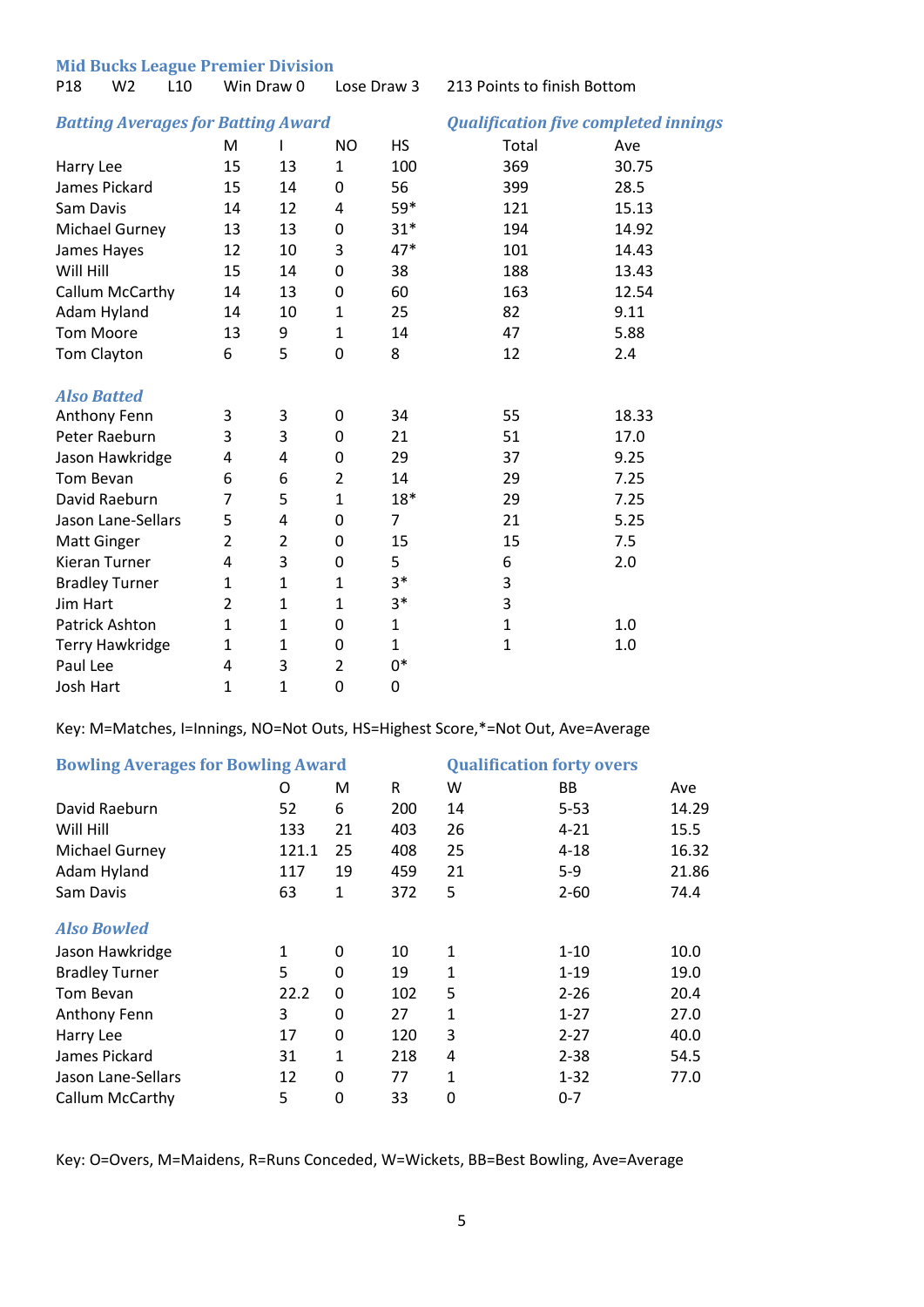#### *2nd team league& friendly results*

| P 14   | W 6 | $L_3$ | Win Draw 1       | Lose Draw 1 | 250 Points to finish Top |             |           |
|--------|-----|-------|------------------|-------------|--------------------------|-------------|-----------|
| Date   |     |       | Venue Opponents  |             | Result                   | <b>PECC</b> | Opp       |
| 14-May |     | Home  | Ley Hill III     | L           | Losing Draw              | 217-9       | 194-3     |
| 21-May |     | Away  | Cadmore End      | L           | Won by 112 runs          | 177-8       | 65        |
| 28-May |     | Home  | Wendover         | L           | Lost by 5 wickets        | 229-8       | $230 - 5$ |
| 11-Jun |     | Home  | Hawridge         | F           | Won by 4 wickets         | $231-6$     | $227 - 7$ |
| 18-Jun |     | Away  | Haddenham        | L           | Abandoned                | $95 - 5$    |           |
| 25-Jun |     | Away  | The Lee          | L           | Won by 106 runs          | $167 - 8$   | 61        |
| 02-Jul |     | Home  | Prestwood        | L           | Won by 52 runs           | 175         | 123       |
| 09-Jul |     | Home  | <b>Ballinger</b> | L           | Lost by 68 runs          | 60          | 128       |
| 23-Jul |     | Home  | Cadmore End      | L           | Won by 8 wickets         | $177 - 2$   | 173       |
| 30-Jul |     | Away  | Wendover         | L           | Lost by 162 runs         | 98          | 260-4     |
| 27-Aug |     | Home  | The Lee          | L           | <b>Winning Draw</b>      | 178-9       | 124-7     |
| 03-Sep |     | Away  | Prestwood        | L           | Won by 5 wickets         | $85 - 5$    | 84        |
|        |     |       |                  |             |                          |             |           |

| <b>Batting Averages for Batting Award</b> | <b>Qualification five completed innings</b> |                |                |                |                |       |
|-------------------------------------------|---------------------------------------------|----------------|----------------|----------------|----------------|-------|
|                                           | M                                           |                | <b>NO</b>      | HS             | Total          | Ave   |
| <b>Matt Ginger</b>                        | 11                                          | 10             | $\overline{2}$ | $76*$          | 295            | 36.88 |
| <b>Patrick Ashton</b>                     | 8                                           | 8              | 0              | 48             | 188            | 23.5  |
| Kieran Turner                             | 9                                           | 9              | $\mathbf{1}$   | 53             | 176            | 22.0  |
| lan Dyde                                  | 10                                          | 10             | 2              | 47             | 170            | 21.25 |
| Ian Williams                              | 11                                          | 11             | 0              | 48             | 227            | 20.64 |
| Derek Gower                               | 11                                          | 11             | 0              | 46             | 141            | 12.82 |
| Lawrence Geere                            | 11                                          | 10             | $\mathbf{1}$   | 19             | 80             | 8.89  |
| James Bates                               | 8                                           | 6              | $\mathbf{1}$   | 14             | 42             | 8.4   |
| <b>Barry Stokes</b>                       | 10                                          | 7              | $\overline{2}$ | $20*$          | 41             | 8.2   |
|                                           |                                             |                |                |                |                |       |
| <b>Also batted</b>                        |                                             |                |                |                |                |       |
| <b>Michael Gurney</b>                     | 1                                           | 1              | $\mathbf{1}$   | 84*            | 84             |       |
| <b>Bradley Turner</b>                     | 3                                           | 3              | 0              | 19             | 42             | 14.0  |
| Jim Hart                                  | 6                                           | 5              | $\overline{2}$ | 19             | 38             | 12.67 |
| <b>Trevor Bradford</b>                    | 8                                           | 5              | $\mathbf{1}$   | $27*$          | 37             | 9.25  |
| David Raeburn                             | $\mathbf{1}$                                | $\mathbf{1}$   | $\mathbf{1}$   | $27*$          | 27             |       |
| Josh Hart                                 | 3                                           | $\overline{2}$ | $\overline{2}$ | $13*$          | 16             |       |
| Chris Williams                            | 11                                          | 4              | $\mathbf{1}$   | $4*$           | 10             | 3.33  |
| Kevin Turner                              | 5                                           | 3              | $\mathbf{1}$   | 4*             | 4              | 2.0   |
| Jason Lane-Sellars                        | $\mathbf{1}$                                | $\mathbf{1}$   | 0              | $\overline{2}$ | $\overline{2}$ | 2.0   |
| <b>Tom Moore</b>                          | $\mathbf{1}$                                | $\mathbf{1}$   | 0              | $\mathbf{1}$   | 1              | 1.0   |
| Max Lutt                                  | 1                                           | $\mathbf{1}$   | 0              | 0              |                |       |

Also Played: Jamie Bradford, Craig Hill

Key: M=Matches, I=Innings, NO=Not Outs, HS=Highest Score,\*=Not Out, Ave=Average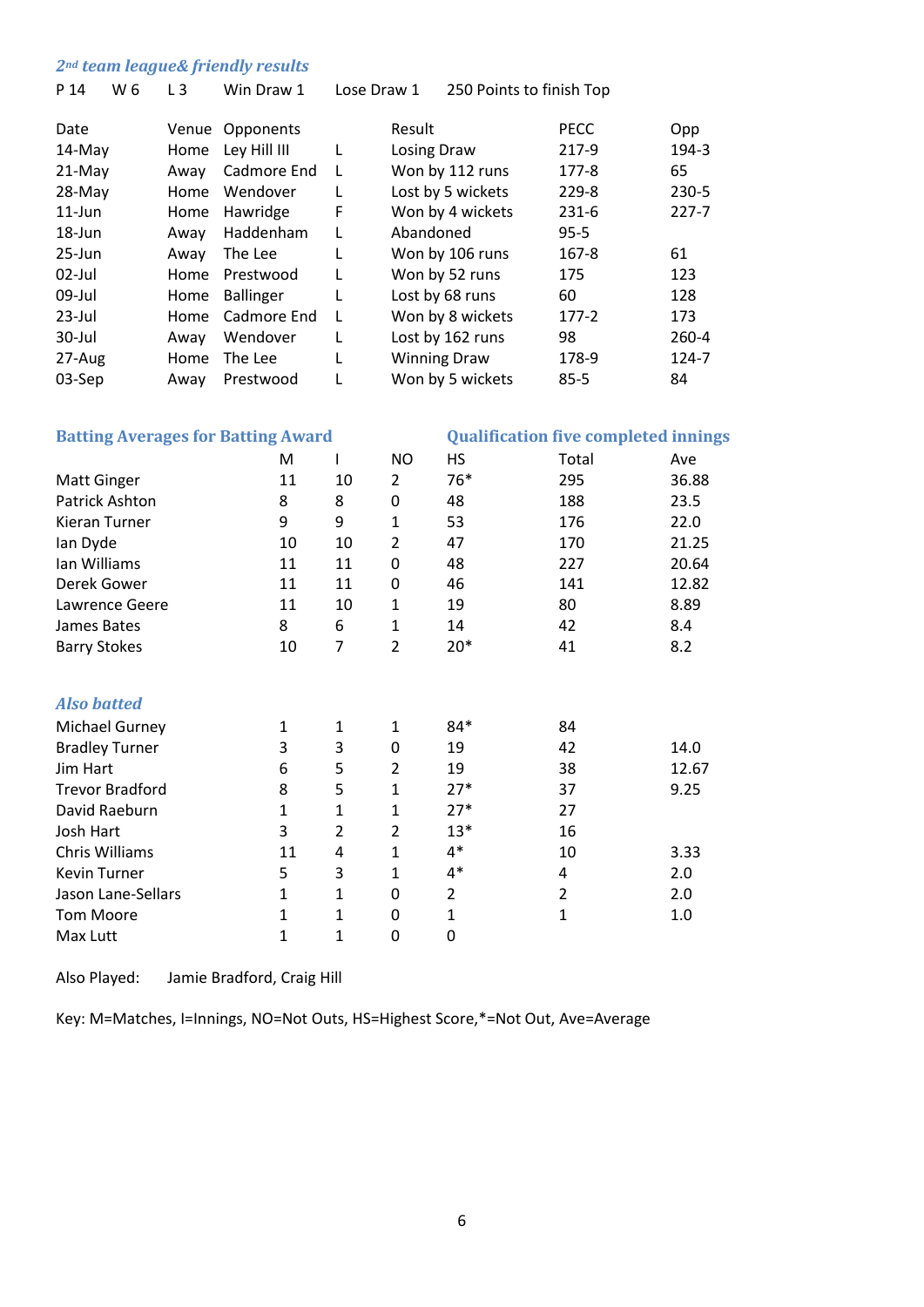| <b>Bowling Averages for Bowling Award</b> | <b>Qualification forty overs</b> |                |     |                |           |       |
|-------------------------------------------|----------------------------------|----------------|-----|----------------|-----------|-------|
|                                           | O                                | M              | R   | W              | <b>BB</b> | Ave   |
| <b>Barry Stokes</b>                       | 62                               | 5              | 326 | 22             | $5 - 50$  | 14.82 |
| <b>Matt Ginger</b>                        | 82.5                             | 17             | 272 | 18             | $5 - 24$  | 15.11 |
| Chris Williams                            | 42                               | 10             | 151 | 6              | $2 - 21$  | 25.17 |
| Jim Hart                                  | 50                               | 18             | 103 | 4              | $2 - 25$  | 25.75 |
| lan Dyde                                  | 47                               | 4              | 225 | 6              | $2 - 11$  | 37.5  |
| <b>Also Bowled</b>                        |                                  |                |     |                |           |       |
| Kevin Turner                              | 2                                | 0              | 6   | $\mathbf{1}$   | $1 - 6$   | 6.0   |
| <b>Bradley Turner</b>                     | 5                                | 1              | 13  | $\overline{2}$ | $2 - 13$  | 6.5   |
| <b>Michael Gurney</b>                     | 10.5                             | 2              | 33  | 5              | $5 - 33$  | 6.6   |
| Josh Hart                                 | 9.1                              | $\overline{2}$ | 23  | 3              | $3 - 5$   | 7.67  |
| Jason Lane-Sellars                        | 5                                | 1              | 12  | $\mathbf{1}$   | $1 - 12$  | 12.0  |
| <b>Trevor Bradford</b>                    | 10                               | 0              | 74  | 3              | $2 - 20$  | 24.67 |
| <b>Patrick Ashton</b>                     | 21                               | 1              | 103 | 4              | $3 - 8$   | 25.75 |
| Ian Williams                              | 22                               | 2              | 126 | 3              | $1 - 8$   | 42.0  |
| David Raeburn                             | 12                               | 0              | 62  | $\mathbf{1}$   | $1 - 62$  | 62.0  |
| Craig Hill                                | 8                                | 0              | 59  | 0              | $0 - 59$  |       |

#### *Catches for club*

- 23 James Pickard
- 20 Harry Lee
- 14 Michael Gurney
- 10 Sam Davis,
- 8 Tom Moore,
- 6 Patrick Ashton, Kieran Turner
- 5 Derek Gower, Will Hill, Callum McCarthy,
- 4 Matt Ginger, Adam Hyland,
- 3 James Hayes, Jason Lane Sellars, Bradley Turner, Ian Williams
- 2 Tom Bevan, Trevor Bradford, Ian Dyde, Anthony Fenn, Lawrence Geere, Jim Hart, Jason Hawkridge, Paul Kelly,
- 1 Tom Clayton, Chris Davis, Josh Hart, Craig Hill, David Raeburn, Peter Raeburn, Kevin Turner, Chris Williams, Lee Wilson
- 2 Catcher not recorded

#### *Wicketkeeping for club*

| James Bates     | 2c 1s | Derek Gower   | 11c2s | Jason Hawkridge | 2c2s |
|-----------------|-------|---------------|-------|-----------------|------|
| Terry Hawkridge |       | James Hayes   | 13c2s | Harry Lee       | 2c1s |
| Paul Lee        |       | Kieran Turner |       |                 |      |